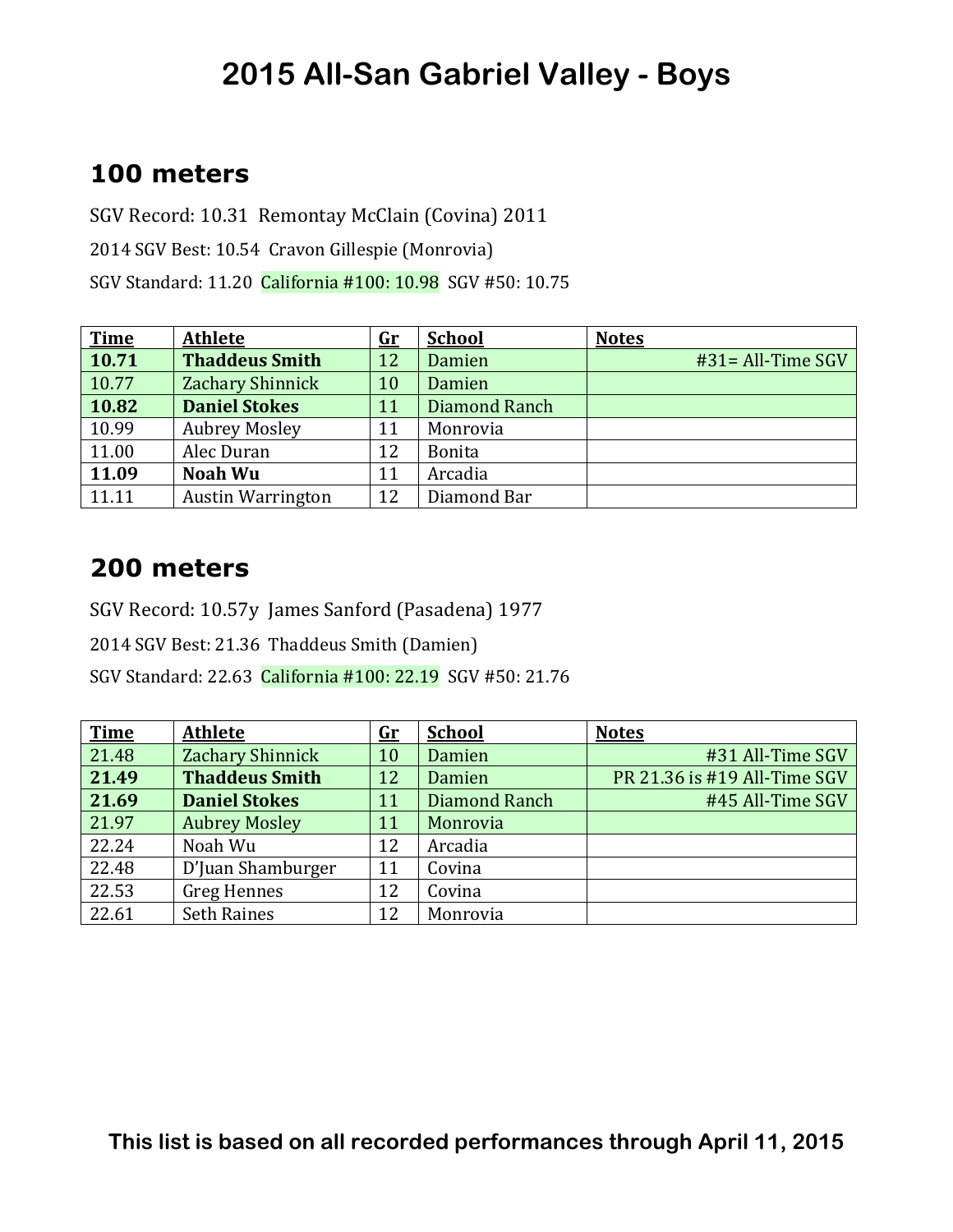### **400 meters**

SGV Record: 45.14 Obea Moore (Muir) 1995 2014 SGV Best: 48.38 Ross Niederhaus (St. Francis) SGV Standard: 50.58 California #100: 49.58 SGV #50: 48.74

| <b>Time</b> | <b>Athlete</b>         | $\mathbf{G}$ r | <b>School</b> | <b>Notes</b>     |
|-------------|------------------------|----------------|---------------|------------------|
| 47.91       | Zachary Shinnick       | 10             | Damien        | #17 All-Time SGV |
| 48.22       | <b>Ross Niederhaus</b> | 12             | St. Francis   | #31 All-Time SGV |
| 49.06       | <b>Seth Raines</b>     | 12             | Monrovia      |                  |
| 49.67       | D'Juan Shamburger      | 11             | Covina        |                  |
| 50.04       | <b>Greg Hennes</b>     | 12             | Covina        |                  |
| 50.15       | Chip Crowley           | 12             | San Marino    |                  |
| 50.30       | Thomas Medina          | 12             | Santa Fe      |                  |

#### **800 meters**

SGV Record: 1:46.41 Michael Granville (Bell Gardens) 1996

2014 SGV Best: 1:53.70 Dillon Beckum (Bonita)

SGV Standard: 1:58.83 California #100: 1:56.50 SGV #50: 1:54.24

| <b>Time</b> | <b>Athlete</b>       | <u>Gr</u> | <b>School</b> | <b>Notes</b>                   |
|-------------|----------------------|-----------|---------------|--------------------------------|
| 1:53.95     | <b>Dillon Beckum</b> | 10        | <b>Bonita</b> | PR 1:53.70 is #39 All-Time SGV |
| 1:57.93     | Ethan Van Setten     | 12        | Walnut        |                                |
| 1:58.78     | Daniel Salazar       | 11        | Covina        |                                |
| 1:58.03     | <b>Tim Corvese</b>   | 11        | Damien        |                                |
| 1:58.34     | Gavin Bradley        | 11        | Ayala         |                                |
| 1:58.50     | Millen Trujillo      | 12        | Walnut        |                                |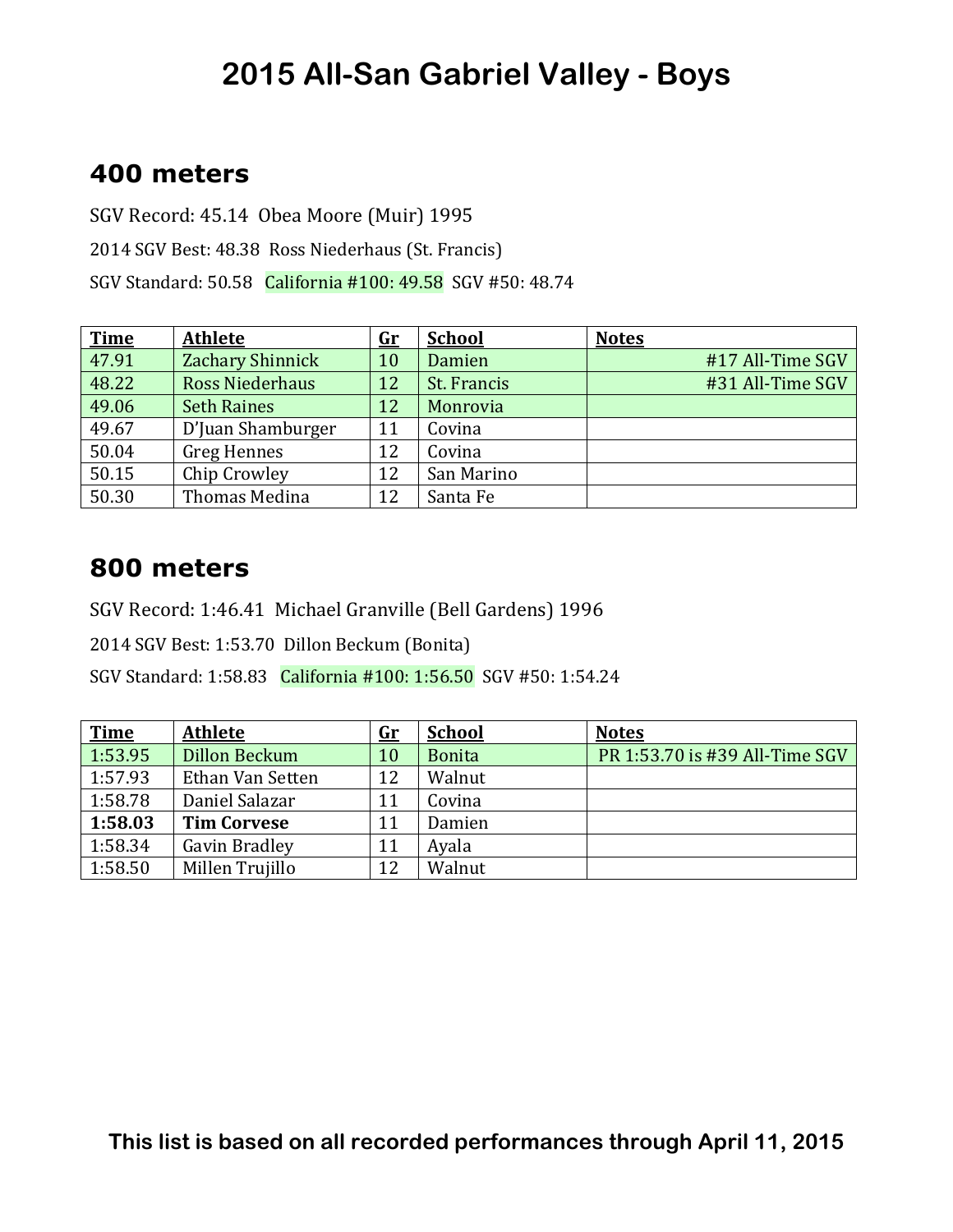### **1600 meters**

SGV Record: 4:06.61y Amar Mussa (Arcadia) 2011

2014 SGV Best: 4:11.00 Estevan de la Rosa (Arcadia)

SGV Standard: 4:25.04 California #100: 4:19.85 SGV #50: 4:17.24

| <b>Time</b> | <b>Athlete</b>           | <u>Gr</u> | <b>School</b>       | <b>Notes</b>          |
|-------------|--------------------------|-----------|---------------------|-----------------------|
| 4:10.75y    | <b>Dillon Beckum</b>     | 10        | <b>Bonita</b>       | SR & #11 All-Time SGV |
| 4:14.04y    | Millen Trujillo          | 12        | Walnut              | SR & #24 All-Time SGV |
| 4:21.96     | Gavin Bradley            | 11        | Ayala               |                       |
| 4:22.44c    | Daniel Salazar           | 11        | Covina              |                       |
| 4:22.45y    | <b>Fernando Gonzalez</b> | 12        | <b>Bishop Amat</b>  |                       |
| 4:23.36     | <b>Samuel Bautista</b>   | 12        | California          |                       |
| 4:23.52     | Alfredo Velazquez        | 11        | <b>Baldwin Park</b> |                       |
| 4:23.68     | Edwin Wu                 | 12        | Rowland             |                       |
| 4:23.87     | <b>Christian Duran</b>   | 12        | La Serna            |                       |
| 4:24.16     | Mike Lowrie              | 12        | Claremont           |                       |
| 4:24.18     | Kevin Herrera            | 12        | Covina              |                       |

#### **3200 meters**

SGV Record: 8:48.71y Amar Mussa (Arcadia) 2011

2014 SGV Best: 8:56.55 Estevan de la Rosa (Arcadia)

SGV Standard: 9:37.17 California #100: 9:25.85 SGV #50: 9:15.04

| <b>Time</b> | <b>Athlete</b>            | <u>Gr</u> | <b>School</b>          | <b>Notes</b>     |
|-------------|---------------------------|-----------|------------------------|------------------|
| 8:59.42     | <b>Phillip Rocha</b>      | 11        | Arcadia                | #12 All-Time SGV |
| 9:13.10     | Millen Trujillo           | 12        | Walnut                 | #41 All-Time SGV |
| 9:17.18     | <b>Salvador Capetillo</b> | 11        | <b>Baldwin Park</b>    |                  |
| 9:18.33     | Jack Vanscoter            | 11        | <b>Flintridge Prep</b> |                  |
| 9:18.53     | <b>Robbie Santoyo</b>     | 11        | <b>Bishop Amat</b>     |                  |
| 9:20.03     | <b>Samuel Bautista</b>    | 12        | California             |                  |
| 9:22.11     | <b>Adrian Diaz</b>        | 11        | <b>Bishop Amat</b>     |                  |
| 9:24.05     | <b>Mike Lowrie</b>        | 12        | Claremont              |                  |
| 9:25.23     | Kevin Herrera             | 12        | Covina                 |                  |
| 9:27.61     | <b>Fernando Gonzalez</b>  | 12        | <b>Bishop Amat</b>     |                  |
| 9:30.80     | Jonah Ross                | 12        | Claremont              |                  |
| 9:32.37     | Gavin Bradley             | 11        | Ayala                  |                  |
| 9:35.22     | <b>Donald Brown</b>       | 10        | El Rancho              |                  |

**This list is based on all recorded performances through April 11, 2015**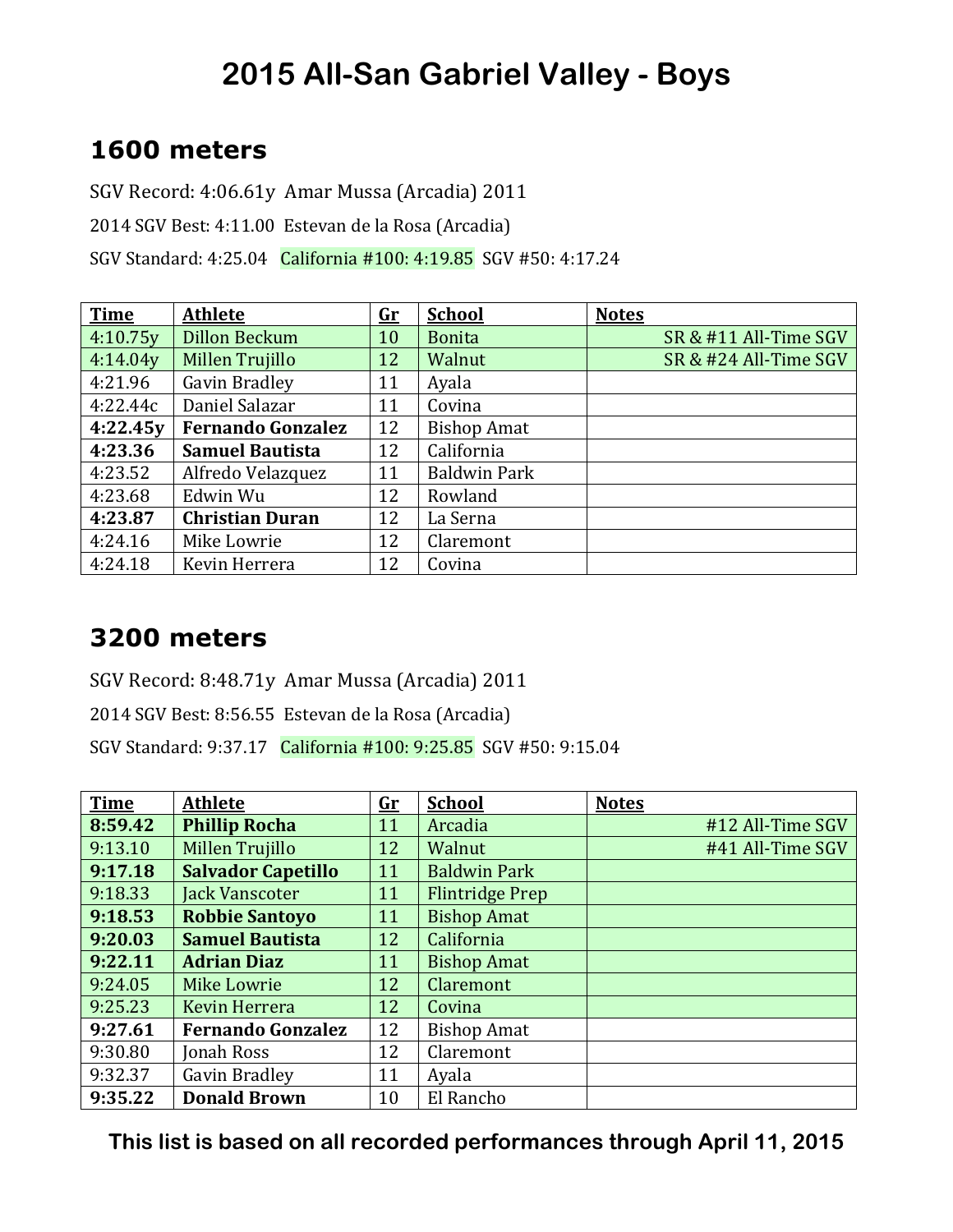### **110 meter Hurdles**

SGV Record: 13.54 Marcell Allmond (St. Paul) 1999 2014 SGV Best: 14.57 Dario Robinson (Schurr) SGV Standard: 15.48 California #100: 15.18 SGV #50: 14.46

| <b>Time</b> | <b>Athlete</b>           | <u>Gr</u> | <b>School</b> | <b>Notes</b>          |
|-------------|--------------------------|-----------|---------------|-----------------------|
| 14.41       | <b>Gary Hawkins</b>      | 12        | Gabrielino    | SR & #44 All-Time SGV |
| 14.47       | Kahlin Williams          | 12        | Rowland       |                       |
| 14.56       | <b>Jasher Foster</b>     | 11        | St. Francis   |                       |
| 14.58       | <b>Isaiah Austin</b>     | 12        | Diamond Bar   |                       |
| 14.88       | <b>Anthony Culpepper</b> | 12        | Walnut        |                       |
| 14.92       | Alan Tanti               | 12        | Walnut        |                       |
| 14.92       | <b>Leo Brown</b>         | 12        | Covina        |                       |
| 15.07w      | Paulo Camacho            | 12        | Walnut        |                       |
| 15.08       | Kaodilichi Nwuda         | 12        | Damien        |                       |
| 15.21       | <b>Ricky Rodriguez</b>   | 11        | California    |                       |
| 15.32       | <b>Aubrey Mosley</b>     | 11        | Monrovia      |                       |
| 15.44c      | Diamon Davis             | 12        | West Covina   |                       |

### **300 meter Hurdles**

SGV Record: 36.18 Makio Haywood (Muir) 1996

2014 SGV Best: 39.39 Josh Taylor (West Covina)

SGV Standard: 40.67 California #100: 39.88 SGV #50: **38.29**

| <b>Time</b> | <b>Athlete</b>           | $\mathbf{G}$ r | <b>School</b> | <b>Notes</b>           |
|-------------|--------------------------|----------------|---------------|------------------------|
| 38.18       | <b>Caleb Stanton</b>     | 11             | <b>Bonita</b> | SR? & #43 All-Time SGV |
| 38.23       | Leo Brown                | 12             | Covina        | #47 All-Time SGV       |
| 38.86       | <b>Pearnell Smalley</b>  | 12             | Covina        |                        |
| 38.93       | Jasher Foster            | 11             | St. Francis   |                        |
| 39.99       | Kaodilichi Nwuda         | 12             | Damien        |                        |
| 40.27       | <b>Anthony Culpepper</b> | 12             | Walnut        |                        |
| 40.49       | <b>Aubrey Mosley</b>     | 11             | Monrovia      |                        |

#### **This list is based on all recorded performances through April 11, 2015**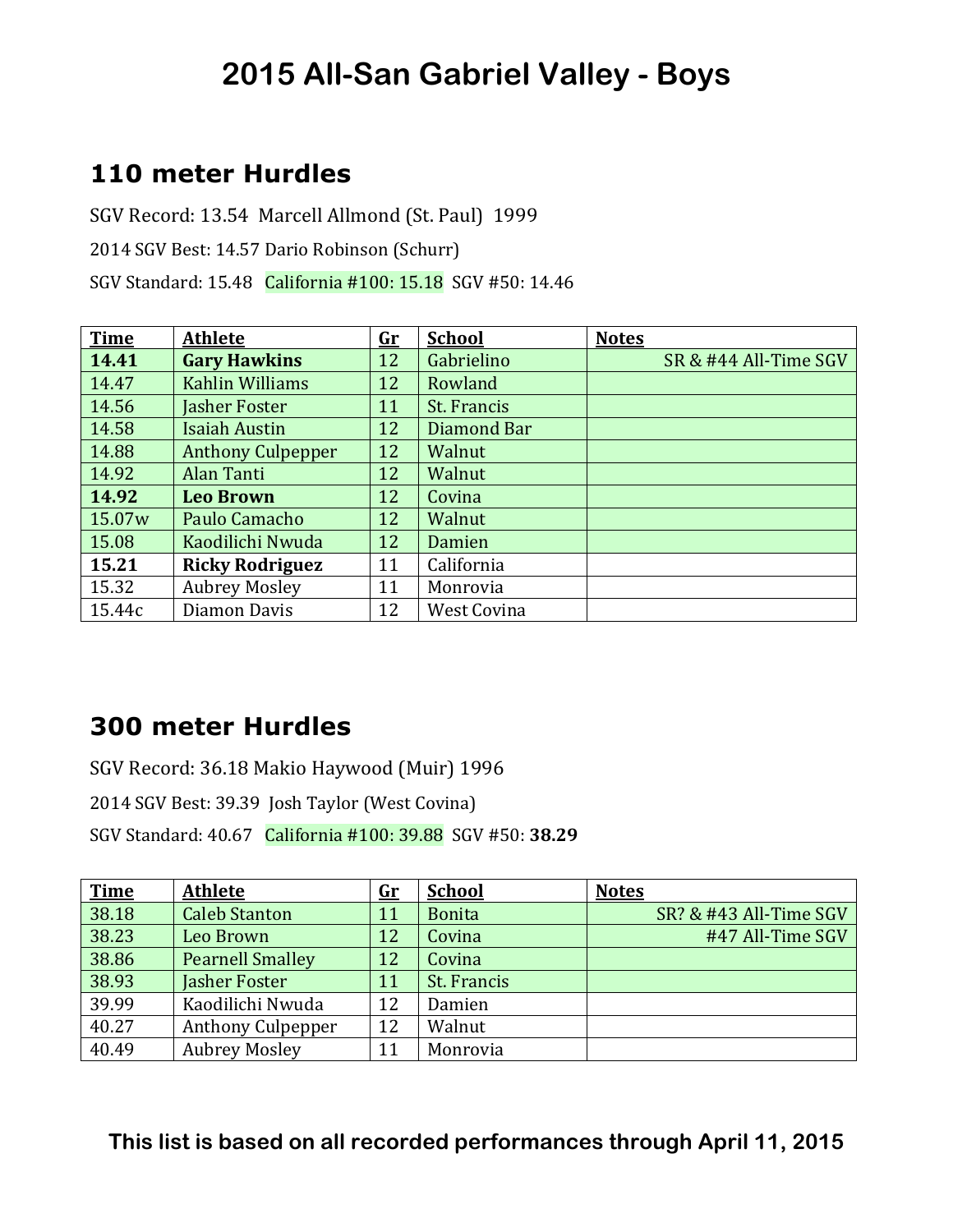### **4 x 100m Relay**

SGV Record: 40.28 Muir 1997

2014 SGV Best: 41.45 Monrovia

SGV Standard: 43.91 California #100: 43.05 SGV #50: 42.23

| <u>Time</u> | <b>Athlete</b> | $\mathbf{G}$ r | <b>School</b>   | <b>Notes</b>         |
|-------------|----------------|----------------|-----------------|----------------------|
| 42.30       |                |                | <b>Monrovia</b> |                      |
| 42.80       |                |                | Covina          |                      |
| 42.86       |                |                | Arcadia         | <b>School Record</b> |
| 43.24       |                |                | Damien          |                      |
| 43.75       |                |                | Muir            |                      |
| 43.78       |                |                | Diamond Bar     |                      |

### **4 x 400m Relay**

SGV Record: 3:08.66 Muir 1997

2014 SGV Best: 3:23.02 Santa Fe

SGV Standard: 3:28.90 California #100: 3:24.80 SGV #50: 3:19.24

| <b>Time</b> | <b>Athlete</b> | $\mathbf{Gr}$ | <b>School</b> | <b>Notes</b> |
|-------------|----------------|---------------|---------------|--------------|
| 3:22.96     |                |               | Covina        |              |
| 3:23.05     |                |               | Monrovia      |              |
| 3:25.41     |                |               | Bonita        |              |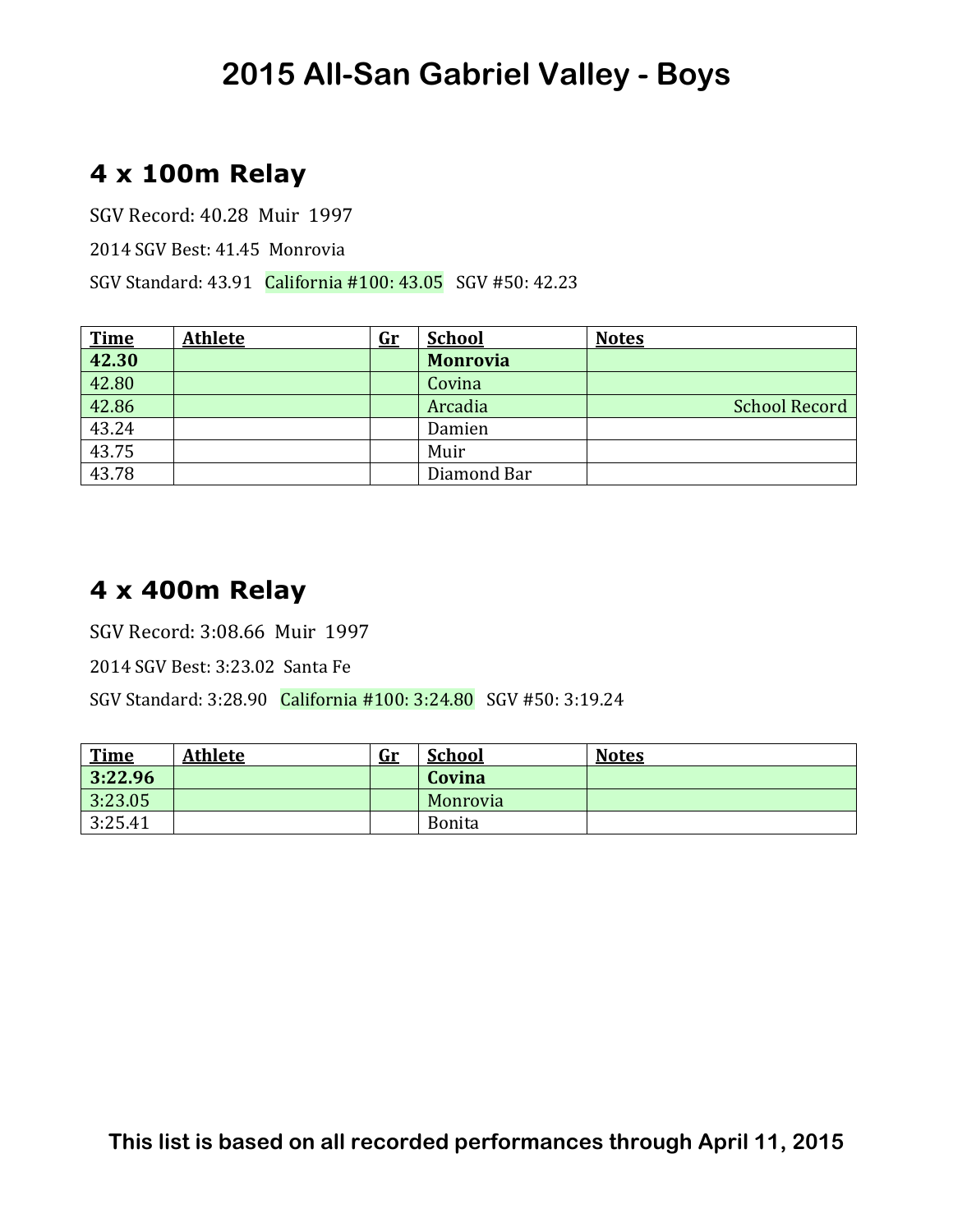### **Shot**

SGV Record: 65-09.75 John Buehler (Whittier) 1967 2014 SGV Best: 56-06 Joshua Ji (Arcadia) SGV Standard: 50-06 California #100: 51-06.75 SGV #50: 57-07

| <b>Mark</b> | <b>Athlete</b> | $\mathbf{Gr}$ | <b>School</b> | <b>Notes</b> |
|-------------|----------------|---------------|---------------|--------------|
|             |                |               |               |              |
|             |                |               |               |              |
|             |                |               |               |              |
|             |                |               |               |              |
|             |                |               |               |              |
|             |                |               |               |              |

#### **Discus**

SGV Record: 196-05 Kyle Hammerquest (Webb) 2004

2014 SGV Best: 158-11 Joshua Ji (Arcadia)

SGV Standard: 151-09 California #100: 154-10 SGV #50: 157-04

| <b>Mark</b> | <b>Athlete</b> | $G_{r}$ | <b>School</b> | <b>Notes</b> |
|-------------|----------------|---------|---------------|--------------|
|             |                |         |               |              |
|             |                |         |               |              |
|             |                |         |               |              |
|             |                |         |               |              |
|             |                |         |               |              |
|             |                |         |               |              |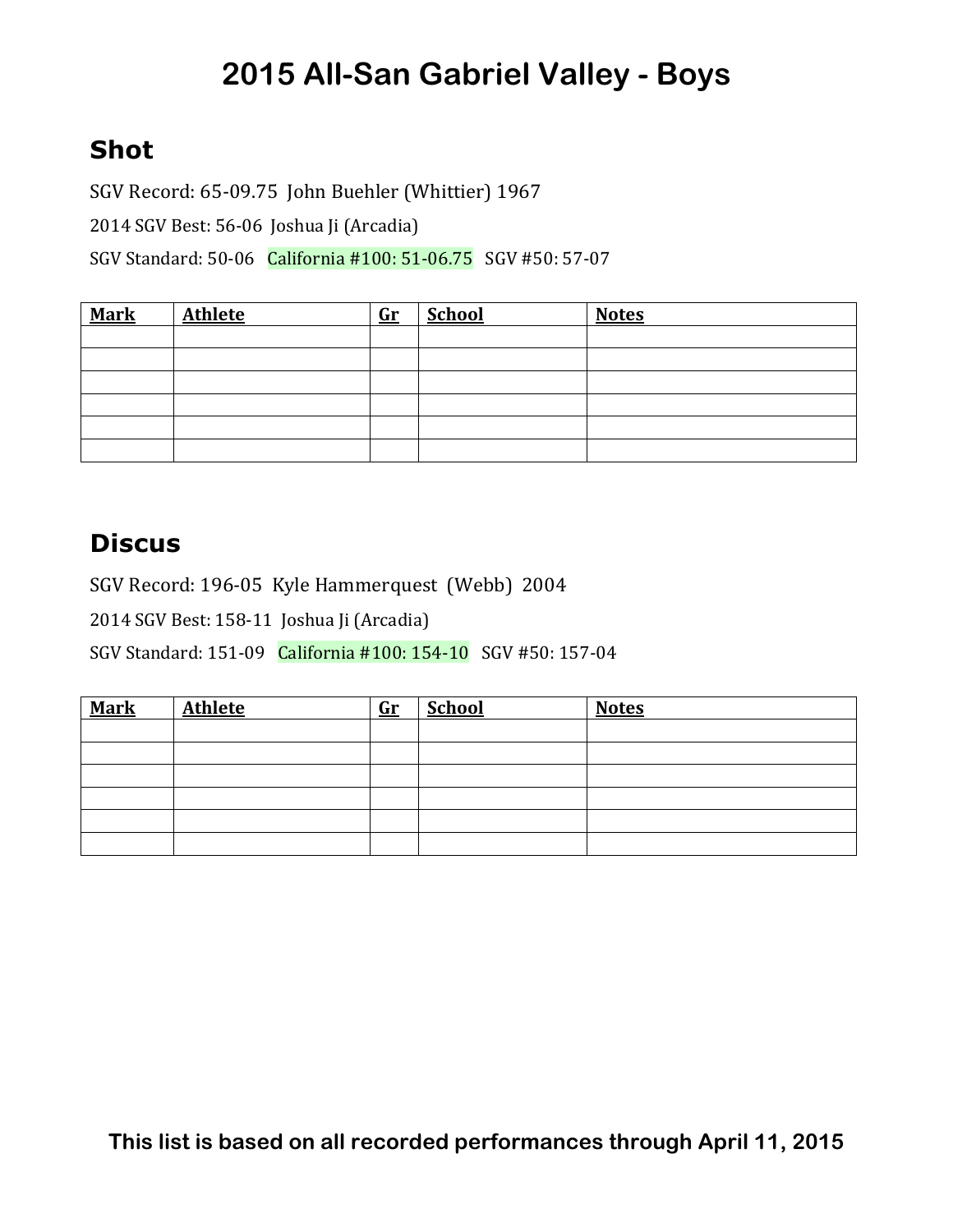## **High Jump**

SGV Record: 7-01 Mark Wilson (Charter Oak) 1989

2014 SGV Best: 6-06 Kyle King (Walnut) & Robert Prata (Damien)

SGV Standard: 6-02 California #100: 6-04 SGV #50: 6-07

| <b>Mark</b> | <b>Athlete</b>             | <u>Gr</u> | <b>School</b> | <b>Notes</b>         |
|-------------|----------------------------|-----------|---------------|----------------------|
| $6 - 06$    | <b>Vince Porter</b>        | 12        | Polytechnic   |                      |
| $6 - 05$    | <b>Gavin Hong</b>          | 12        | Gabrielino    | <b>School Record</b> |
| $6 - 03$    | Colin Cavanaugh            | 11        | Damien        |                      |
| $6 - 02$    | <b>Stirling Mccullough</b> | 12        | Webb          |                      |
|             |                            |           |               |                      |

### **Pole Vault**

SGV Record: 16-04.75 Paul Hegler (Muir) 1966

2014 SGV Best: 15-2 Barrett Weiss & Gareth Weiss (Flintridge Prep)

SGV Standard: 13-08 California #100: 14-00 SGV #50: 14-06

| <b>Mark</b> | <b>Athlete</b>        | <u>Gr</u> | <b>School</b>          | <b>Notes</b>                  |
|-------------|-----------------------|-----------|------------------------|-------------------------------|
| 15-03       | <b>Jorge Zapien</b>   | 12        | California             | SR & #15 All-Time SGV         |
| 15-00       | <b>Barrett Weiss</b>  | 12        | <b>Flintridge Prep</b> | PR 15-02 is #17= All-Time SGV |
| 14-01       | <b>Esteban Suarez</b> | 11        | South Pasadena         |                               |
| 14-00       | Jonathan Mau          | 12        | Walnut                 |                               |
|             |                       |           |                        |                               |
|             |                       |           |                        |                               |